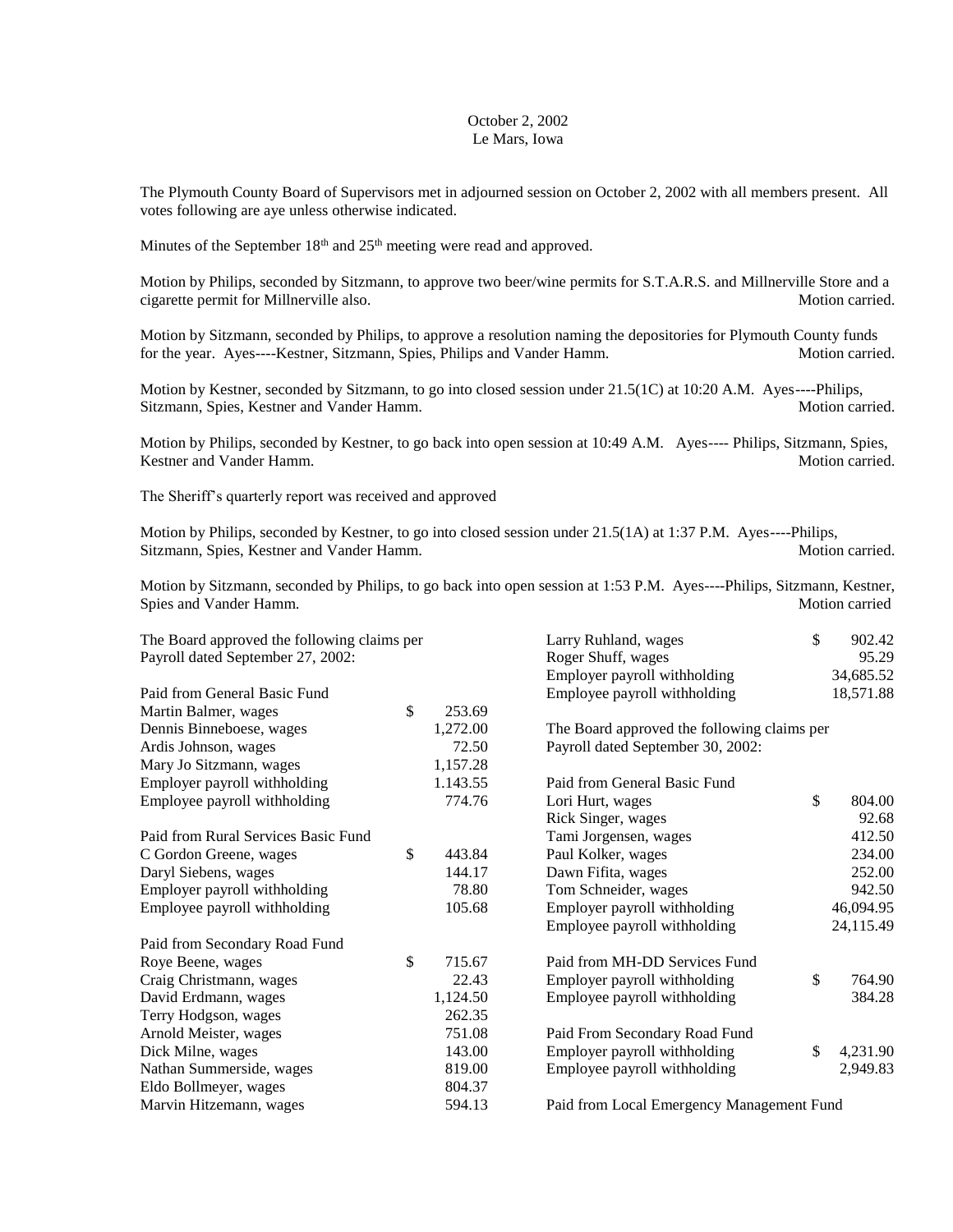| Employer payroll withholding                                      | \$<br>83.75      | <b>Weed Commission</b>                                        |    |                  |
|-------------------------------------------------------------------|------------------|---------------------------------------------------------------|----|------------------|
| Employee payroll withholding                                      | 124.23           | \$<br>Bomgaars, sprayer parts<br>Van Diest Supply, herbicides |    | 130.30<br>360.02 |
| Paid from Co Assessor Agency Fund                                 |                  |                                                               |    |                  |
| Employer payroll withholding                                      | \$<br>4,390.48   | Human Services                                                |    |                  |
| Employee payroll withholding                                      | 2,471.72         | Lora DeLair, cleaning services                                | \$ | 312.00           |
|                                                                   |                  | eMeritus Communications, phone service                        |    | 676.63           |
| <b>GENERAL BASIC</b>                                              |                  | Frontier Communications, phone service                        |    | 292.02           |
| Board of Supervisors                                              |                  | LeMars, City of, water                                        |    | 1.39             |
| Frontier Communications, phone service \$                         | 33.86            | Mauer-Johnson Funeral Home, co burial                         |    | 1,137.21         |
| Kingsley News Times, proceed, reports                             | 178.71           | MidAmerican, gas/electric                                     |    | 344.16           |
|                                                                   |                  | Wal-Mart, supplies                                            |    | 27.89            |
| Auditor                                                           |                  |                                                               |    |                  |
| Akron Register Tribune, election ballot                           | \$<br>95.63      | <b>Medical Examiner</b>                                       |    |                  |
| Betsy Chilton, mileage, meal                                      | 38.34            | Floyd Valley Hospital, autopsy expense                        | \$ | 246.00           |
| Frontier Communications, phone/fax serv                           | 236.75           | LCM Pathologists, autopsy expense                             |    | 1,300.00         |
| Hinton Times, election ballot                                     | 54.00            | Pathology Medical, autopsy expense                            |    | 1,191.45         |
| LeMars Postmaster, stamps                                         | 170.00           |                                                               |    |                  |
| Option 1, mapping maintenance                                     | 650.00           | <b>Correctional Services</b>                                  |    |                  |
|                                                                   |                  | C.A. Bartolozzi, meals @ conference                           | \$ | 86.98            |
| Treasurer                                                         |                  | Rick Singer, transfer expense                                 |    | 25.54            |
| Cherokee Co Treasurer, statements, post \$                        | 7.00             |                                                               |    |                  |
| Linda Dobson, supplies, mileage                                   | 74.21            | <b>District Court</b>                                         |    |                  |
| Frontier Communications, phone service                            | 162.71           | Ply Co Sheriff, fees                                          | \$ | 517.69           |
| Independent Business, label/postage meter                         | 166.00           |                                                               |    |                  |
| ISAC, registration                                                | 70.00            | Communications                                                |    |                  |
| Solutions, programming                                            | 200.00           | Frontier Communications, phone service \$                     |    | 542.68           |
|                                                                   |                  | Lisa Knutson, batteries                                       |    | 3.15             |
| <b>County Attorney</b>                                            |                  | North West REC, utilities                                     |    | 40.00            |
| Bindertek, supplies                                               | \$<br>91.52      |                                                               |    |                  |
| Kay Bohnenkamp, postage, supplies                                 | 36.36            | Courthouse                                                    |    |                  |
| Cassel Reporting, deposition                                      | 24.41            | Chemco Inc, supplies                                          | \$ | 449.07           |
| Consolidated Business, labor                                      | 64.30            | Frontier Communications, phone service                        |    | 32.41            |
| Stephanie Early, transcript                                       | 109.00           | Maintenance Eng Ltd, light bulbs                              |    | 467.37           |
| Frontier Communications, phone service                            | 167.15<br>201.00 | Plymouth Life, repairs<br>Standard Office, copy paper         |    | 463.27<br>258.00 |
| Darin Raymond, phone charges, mileage                             | 508.16           |                                                               |    | 27.64            |
| Sioux land Reporting, depositions                                 |                  | Wagner Auto, oil, filter                                      |    |                  |
| Mark Sturgeon, transcripts<br>Sweeney Court Reporting, deposition | 243.00<br>94.44  | Data Processing                                               |    |                  |
| Gayle Walhoff, office help                                        | 892.50           | Frontier Communications, DSL line                             | \$ | 17.19            |
|                                                                   |                  | McLeod USA, phone service                                     |    | 5.42             |
| Sheriff                                                           |                  | Micro Warehouse, back up tape, mouse                          |    | 423.98           |
| Alpha Wireless, pager service                                     | \$<br>116.10     |                                                               |    |                  |
| Jack's Uniforms, clothing/equipment                               | 11.45            | Juvenile Probation                                            |    |                  |
| Office Systems, copier contract                                   | 72.00            | Youth Emergency Services, services                            | \$ | 4,080.00         |
| Setina Mfg Co, vehicle equipment                                  | 83.22            |                                                               |    |                  |
| Top Notch Transmission, vehicle repairs                           | 160.86           | Economic Development                                          |    |                  |
| VISA, equipment & training, fuel                                  | 425.23           | A.C.S. Networks, registration                                 | \$ | 20.00            |
|                                                                   |                  | McLeod USA, phone service                                     |    | 5.88             |
| Recorder                                                          |                  | Standard Office, supplies                                     |    | 239.58           |
| Frontier Communication, phone service                             | \$<br>98.22      | Gary Tucker, mileage for September                            |    | 292.50           |
|                                                                   |                  | U.S. Cellular, phone service                                  |    | 35.70            |
| <b>Conservation Board</b>                                         |                  |                                                               |    |                  |
| Micro Warehouse, hardware                                         | \$<br>79.00      | <b>Community Services</b>                                     |    |                  |
| North West REC, electric                                          | 329.31           | Sioux land Regional, $1st/2nd$ qrtr support                   | S. | 12,457.50        |
|                                                                   |                  |                                                               |    |                  |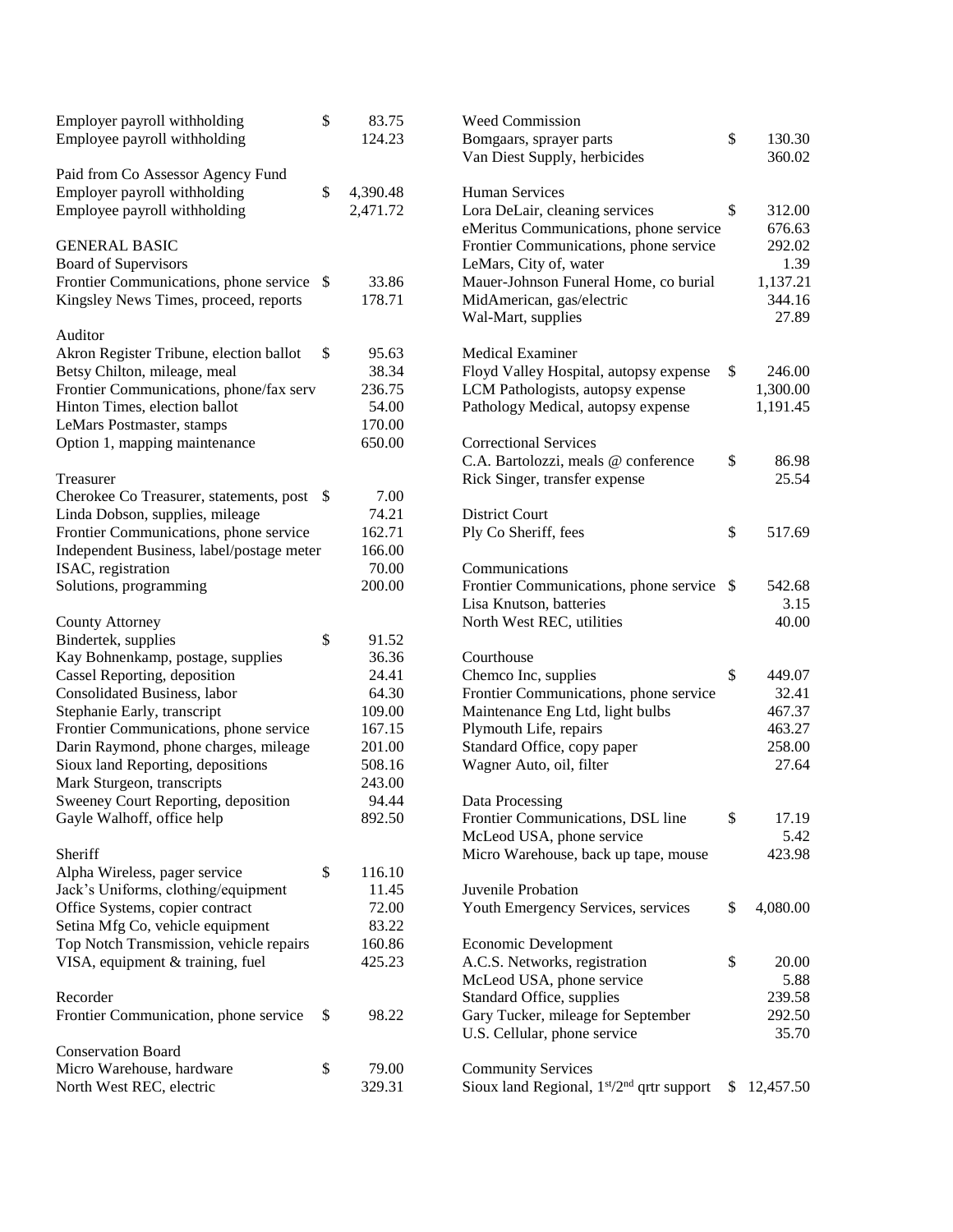| Nondepartmental                          |              | \$<br>Force America, parts                 | 84.61      |
|------------------------------------------|--------------|--------------------------------------------|------------|
| C.A. Bartolzzi, ins reimb                | \$<br>490.68 | Randy Galles, erosion control              | 362.50     |
| Roye Beene, ins reimb                    | 165.88       | Graves Construction, projects              | 116,966.19 |
| Dennis Binneboese, ins reimb             | 306.39       | Griffith Tool Service, tools               | 42.99      |
| Kay Bohnenkamp, ins reimb                | 156.83       | Hallet Materials, granular                 | 7,980.20   |
| Larry Bowman, township meetings          | 80.00        | Clarence Harpenau, damages                 | 959.00     |
| Barbara Braun, ins reimb                 | 12.31        | Gary Harpenau, damages                     | 315.00     |
| Linda Gaumnitz, ins reimb                | 317.18       | Veronica Harpenau, damages                 | 420.00     |
| Jolynn Goodchild, ins reimb              | 46.51        | Iowa St University, fees                   | 165.00     |
| Jerry Groenhagen, ins reimb              | 63.14        | J & B Construction, granular               | 6,810.00   |
| Russ Hobson, ins reimb                   | 122.13       | Jacobsons Auto Parts, buildings            | 22.77      |
| Terry Hodgson, ins reimb                 | 563.04       | Ken's Repair, parts                        | 16.40      |
| Larry Hoffman, ins reimb                 | 28.95        | Kimball-Midwest, parts                     | 305.65     |
| IMWCA, audit prem adjustment             | 1,535.00     | Knoer Truckin', granular                   | 369.99     |
| Alfred Johnson, township meetings        | 80.00        | Lamperts, hardware                         | 46.80      |
| James Lubben, ins reimb                  | 26.60        | Bill Langel, 25-Elkhorn, 36-Elkhorn        | 1,120.00   |
| David Ludwigs, ins reimb                 | 274.33       | LeMars Ford Mercury, parts                 | 2,327.44   |
| Kenneth Maass, township meetings         | 40.00        | LeMars Glass, buildings                    | 61.33      |
| Dennis Masuen, ins reimb                 | 158.25       | Micro Warehouse, machines/fixtures         | 203.68     |
| Amy Oetken, ins reimb                    | 61.88        | MidAmerican, sundry                        | 524.61     |
| Darin Raymond, ins reimb                 | 74.75        | Midwest Contracting, projects              | 154,696.57 |
| Jill Renken, ins reimb                   | 28.40        | Midwest Equipment, parts                   | 127.83     |
| Michelle Ryan, ins reimb                 | 22.00        | Alan Mockler, culverts                     | 55.20      |
| Arthur Schroeder, townships meetings     | 40.00        | North West REC, sundry                     | 22.00      |
| Ron Shuff, ins reimb                     | 31.60        | George Phelps, damages                     | 479.50     |
| Curt Sitzmann, ins reimb                 | 337.51       | Steven Pittman, damages                    | 602.00     |
| Jack Spies, ins reimb                    | 96.95        | Troy Plendl, damages                       | 105.00     |
| Floyd Waterbury, ins reimb               | 95.64        | Ply County Tire, tires/tubes               | 56.00      |
|                                          |              | Power Plan Swaney-Murphy, parts            | 46.51      |
| MH-DD SERVICES FUND                      |              | Remsen Tank Line, fuel                     | 64.73      |
| Mental Health Administrator              |              | Thomas Rohe, gasoline, meals & lodging     | 79.95      |
| Scott Bixenman, fees                     | \$<br>50.00  | Rust's Western Shed, supplies              | 22.50      |
| Dean Meine, fees                         | 275.00       | Eric Sitzmann, grounds                     | 100.00     |
| Philip Muller, fees                      | 235.00       | Southeast Farmers Elevator, oil            | 383.96     |
| Sharon Nieman, mileage                   | 21.00        | Southern Sioux Co Rural, sundry            | 71.25      |
| Plains Area Mental Hlth, grant, services | 12,000.75    | State Steel, parts                         | 1,082.93   |
| Plymouth Life, services                  | 1,947.30     | Luke Steeg, 09-14-02; 09-21-02             | 45.00      |
| Ruhland Nurseries, tree, shrub removal   | 475.00       | Thermo King, tools                         | 44.20      |
|                                          |              | Transit Works, equipment                   | 137.75     |
| RURAL SERVICES BASIC FUND                |              | Van Diest Supply, grounds, cleaning        | 823.80     |
| Sanitarian                               |              | Verizon Wireless, sundry                   | 227.63     |
| C Gordon Greene, mileage                 | \$<br>80.40  | Wal-Mart, supplies                         | 1.94       |
| Zoning                                   |              | LOCAL EMERGENCY MANAGEMENT                 |            |
| Alan Lucken, mileage                     | \$<br>16.50  | <b>Local Emergency Management Services</b> |            |
|                                          |              | Judy Junge, office help<br>\$              | 500.00     |
| <b>SECONDARY ROAD FUND</b>               |              |                                            |            |
| County Engineer                          |              | CO ASSESSOR AGENCY FUND                    |            |
| A & D Enterprises, miscellaneous         | \$<br>223.38 | Co Assessor                                |            |
| Ames Baymount Inn/Suites, meals, lodg    | 65.05        | Frontier Communications, DSL line, serv \$ | 82.01      |
| AT&T, sundry                             | 159.22       | Jerry Groenhagen, mileage                  | 114.60     |
| Bekins Fire/Safety, safety               | 191.30       | Isu-Ag Statistics, book                    | 10.00      |
| Berntsen International, supplies         | 126.33       | Office Systems, maintenance                | 4.90       |
| Bomgaars, sundry                         | 258.55       | Re-Print Draphix, LLC, supplies            | 61.79      |
| Jeff Collins, damages                    | 990.50       | Standard Office, supplies                  | 197.07     |
| Farmers Coop, fuel                       | 465.33       |                                            |            |
|                                          |              |                                            |            |